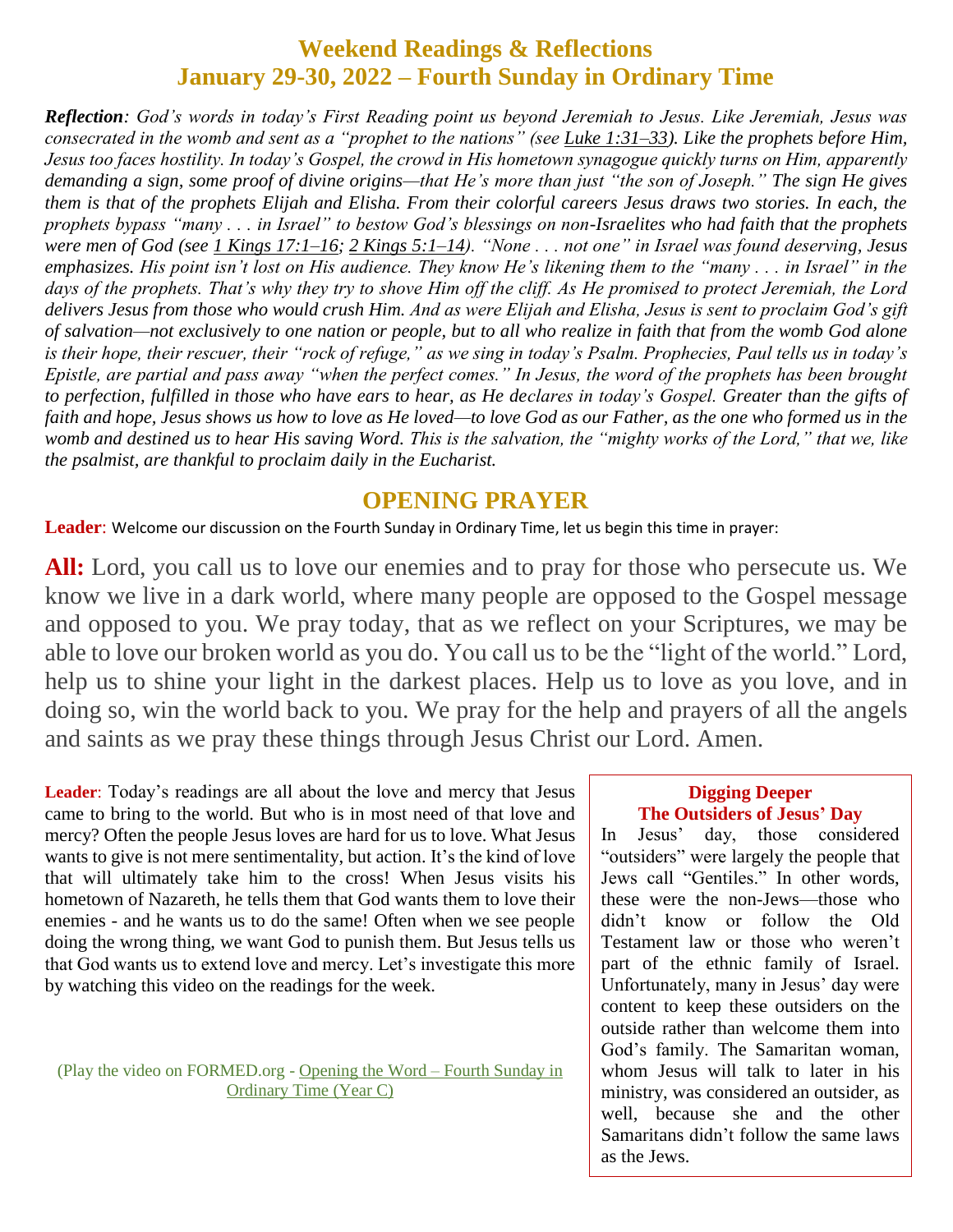## **FIRST READING** ~ Jeremiah 1:4-5, 17-19 ~

The word of the LORD came to me, saying: Before I formed you in the womb I knew you, before you were born I dedicated you, a prophet to the nations I appointed you. But do you gird your loins; stand up and tell them all that I command you. Be not crushed on their account, as though I would leave you crushed before them; for it is I this day who have made you a fortified city, a pillar of iron, a wall of brass, against the whole land: against Judah's kings and princes, against its priests and people. They will fight against you but not prevail over you, for I am with you to deliver you, says the LORD.

*Jeremiah lived when Israel was constantly threatened by stronger nations and the people often turned to*  idolatry. He tried to make Israel faithful to God despite the dangers and uncertainty that his people faced. *Sometimes Jeremiah urged a course of action that made him seem like a traitor, though he was actually trying to make his people submit to God's will. As a result, his people often seemed like an army attacking (crushing) him, but God promised to make Jeremiah strong enough to withstand their onslaught. A prophet from the*  womb, clearly God has taken the initiative to speak to his people; Jeremiah wasn't chosen by Israel's king nor *did he himself decide to become a prophet. Just as good parents love their children from infancy, so too does God love Jeremiah. In fact, God's love is greater, for God has known of Jeremiah since before Jeremiah was conceived. God's love is further shown in his promise to protect Jeremiah when the people oppose him.*

- *What is the challenge of being a prophet like Jeremiah today? Do you feel formed and called by God to stand up for (or against) something in society? What has been your response so far? What happened?*
- *Have you ever sensed that God was calling you to do something difficult? How did you respond?*

### **SECOND READING** ~ 1 Corinthians 12:31-13:13 ~

Brothers and sisters: Strive eagerly for the greatest spiritual gifts. But I shall show you a still more excellent way. If I speak in human and angelic tongues, but do not have love, I am a resounding gong or a clashing cymbal. And if I have the gift of prophecy, and comprehend all mysteries and all knowledge; if I have all faith so as to move mountains, but do not have love, I am nothing. If I give away everything I own, and if I hand my body over so that I may boast, but do not have love, I gain nothing. Love is patient, love is kind. It is not jealous, it is not pompous, It is not inflated, it is not rude, it does not seek its own interests, it is not quick-tempered, it does not brood over injury, it does not rejoice over wrongdoing but rejoices with the truth. It bears all things, believes all things, hopes all things, endures all things. Love never fails. If there are prophecies, they will be brought to nothing; if tongues, they will cease; if knowledge, it will be brought to nothing. For we know partially and we prophesy partially, but when the perfect comes, the partial will pass away. When I was a child, I used to talk as a child, think as a child, reason as a child; when I became a man, I put aside childish things. At present we see indistinctly, as in a mirror, but then face to face. At present I know partially; then I shall know fully, as I am fully known. So faith, hope, love remain, these three; but the greatest of these is love.

*St Paul continues discussing the elitist problem in the Corinthian community. Some people were setting themselves apart as a spiritual elite with boastful talk of their charisms and gifts. Gifts and charisms mean nothing if love is absent.* 

 *Evaluate your life by the qualities of love in the second reading: Are you patient? Kind? Jealous? Proud? Resentful? Do you take offence easily? Gossip? Delight in truth? Forgiving, trusting, and hopeful? What aspect of your character could you invite the Holy Spirit to help you with?*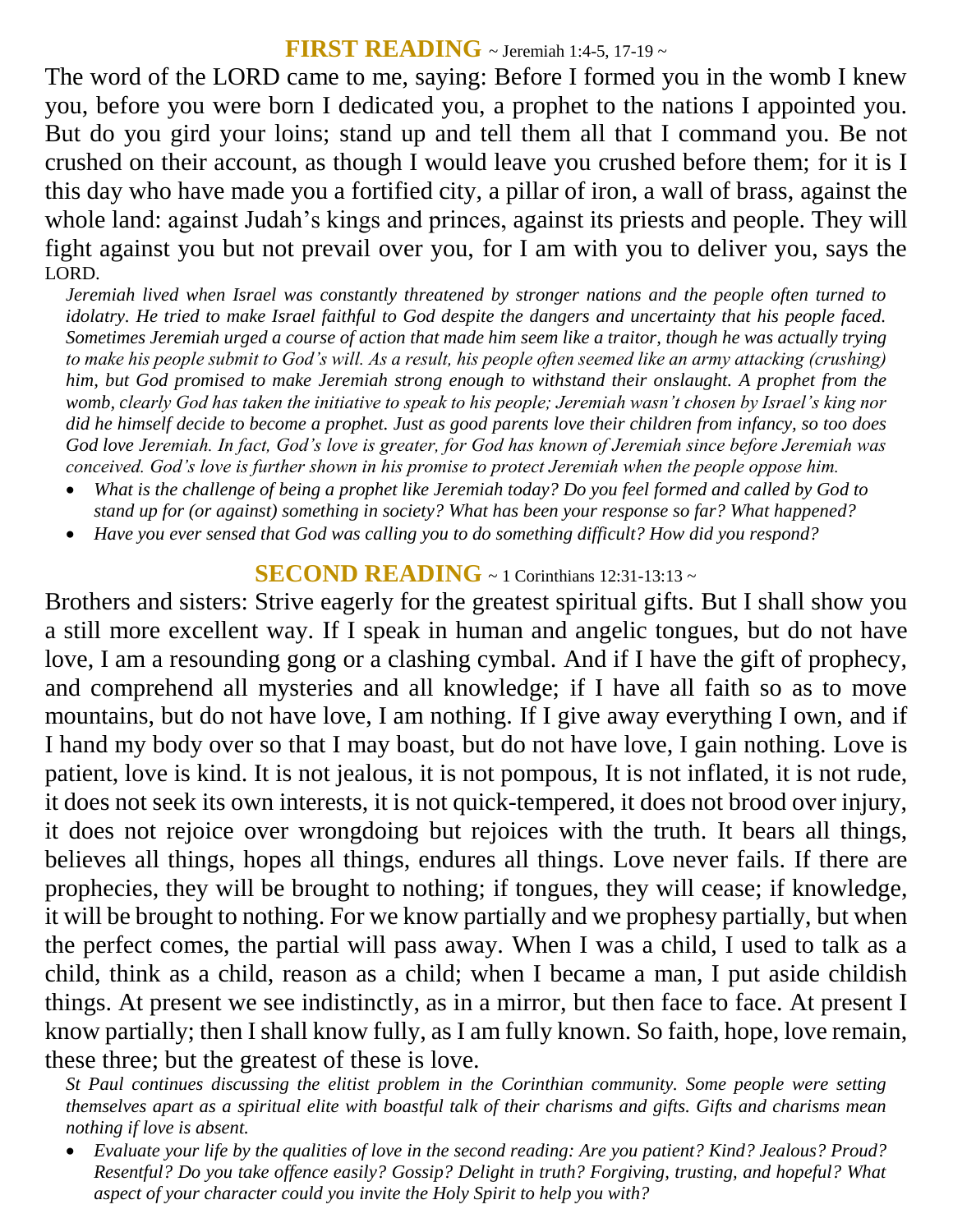*St Paul uses a special word (agape) for love. It is not a sexual love (eros) or a family love (philia). Agape is a quality of love that is given regardless of a response. Agape love is loving like God loves.* 

 *In what ways and in what relationships do you show 'agape' love? Do you recognize people in need constitute God's agape call to us?*

## $$

Jesus began speaking in the synagogue, saying: "Today this Scripture passage is fulfilled in your hearing." And all spoke highly of him and were amazed at the gracious words that came from his mouth. They also asked, "Isn't this the son of Joseph?" He said to them, "Surely you will quote me this proverb, 'Physician, cure yourself,' and say, 'Do here in your native place the things that we heard were done in Capernaum.'" And he said, "Amen, I say to you, no prophet is accepted in his own native place. Indeed, I tell you, there were many widows in Israel in the days of Elijah when the sky was closed for three and a half years and a severe famine spread over the entire land. It was to none of these that Elijah was sent, but only to a widow in Zarephath in the land of Sidon. Again, there were many lepers in Israel during the time of Elisha the prophet; yet not one of them was cleansed, but only Naaman the Syrian." When the people in the synagogue heard this, they were all filled with fury. They rose up, drove him out of the town, and led him to the brow of the hill on which their town had been built, to hurl him down headlong. But Jesus passed through the midst of them and went away.

*Jesus continues to speak to his hometown. In an honor and shame culture of the ancient Middle East, an expectation is placed over Jesus to bring honor, glory, and acclaim to Nazareth. Be our 'local' prophet, and set up a healing station here in Nazareth like you have been doing at Capernaum. Bring in the tourists! Their attitude and concern is reputation rather than conversion. Jesus confronts them.* 

 *In what ways does reputation take priority over conversion in your life? When was the last time you experienced the cost of discipleship like Jeremiah and Jesus?*

*Jesus identifies himself with the mission of the great prophets of Elijah and Elisha who were sent out to nearby gentile lands (Sidon) and people (Naaman the Syrian) which infuriates them. They react violently to the idea that God's favor is also for the gentiles and not exclusively to Israel.* 

 *Why do you think removing barriers and cultural walls meets resistance? What is beneath the categories of right / wrong, clean / unclean?*

*The community at Nazareth limit Jesus by confining him to be 'Joseph's son'.* 

 *Have you experienced the support of family, friends and community and then as time goes on, recognize the limitations people's perception puts on you? Do you feel called to break out of reputation and move toward doing the will of God? What obstacles do you face? How will you respond to people springing to their feet and trying to throw you off the cliff?*

#### **MEDITATION**

Throughout the Gospel accounts Jesus praised individuals who put their faith in God as they remembered the great and wonderful deeds he had performed time and again. Jesus even praised outsiders - non-Jews and pagans from other lands who had heard about the mighty deeds of the God of Israel. One example Jesus mentioned was Naaman the pagan army commander from Syria who was afflicted with leprosy - a debilitating skin